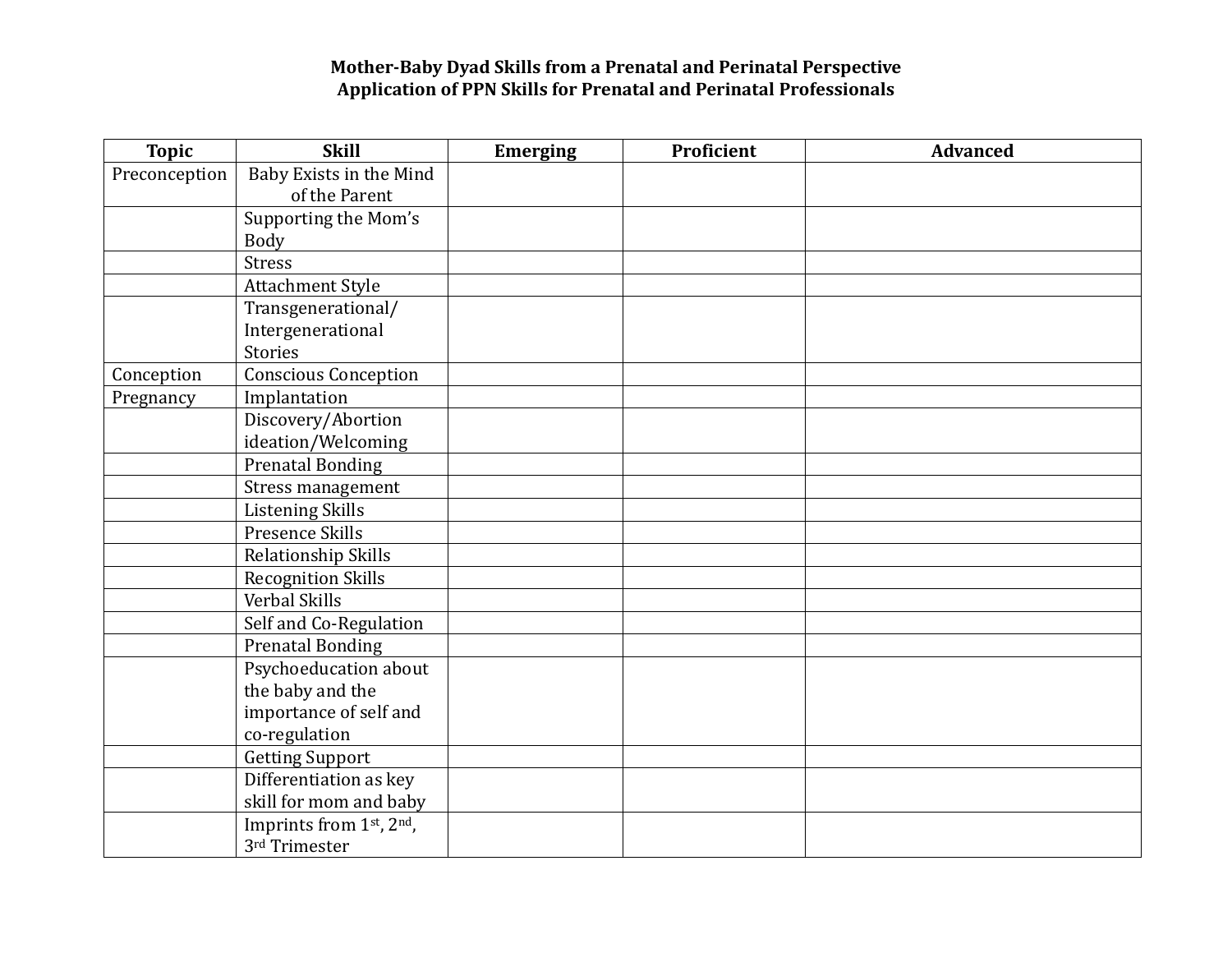## **Mother-Baby Dyad Skills from a Prenatal and Perinatal Perspective Application of PPN Skills for Prenatal and Perinatal Professionals**

|              | Working with Loss           |  |  |
|--------------|-----------------------------|--|--|
| <b>Birth</b> | Touch and Birth             |  |  |
|              | Facilitation-5 kinds of     |  |  |
|              | touch                       |  |  |
|              | <b>Birth Sequence</b>       |  |  |
|              | Induction and the           |  |  |
|              | Sequence                    |  |  |
|              | Interventions and the       |  |  |
|              | Sequence                    |  |  |
|              | Preparation and the         |  |  |
|              | Mother-Baby Dyad            |  |  |
|              | Talking with the Baby as    |  |  |
|              | Practitioner                |  |  |
|              | <b>Continuity of Care</b>   |  |  |
|              | Clinical Practice as Safe   |  |  |
|              | Haven                       |  |  |
| Postpartum   | <b>Supported Attachment</b> |  |  |
|              | Working with the            |  |  |
|              | <b>Healing Story</b>        |  |  |
|              | Normalizing overwhelm       |  |  |
|              | in the birth setting        |  |  |
|              | Understanding the           |  |  |
|              | <b>Baby's Experience</b>    |  |  |
|              | Working with Pacing         |  |  |
|              | and Tempo                   |  |  |
|              | Working with the Whole      |  |  |
|              | Family                      |  |  |
|              | The Chitty Protocol of      |  |  |
|              | Recognition of the Baby     |  |  |
|              | Support for                 |  |  |
|              | Breastfeeding for the       |  |  |
|              | Mom                         |  |  |